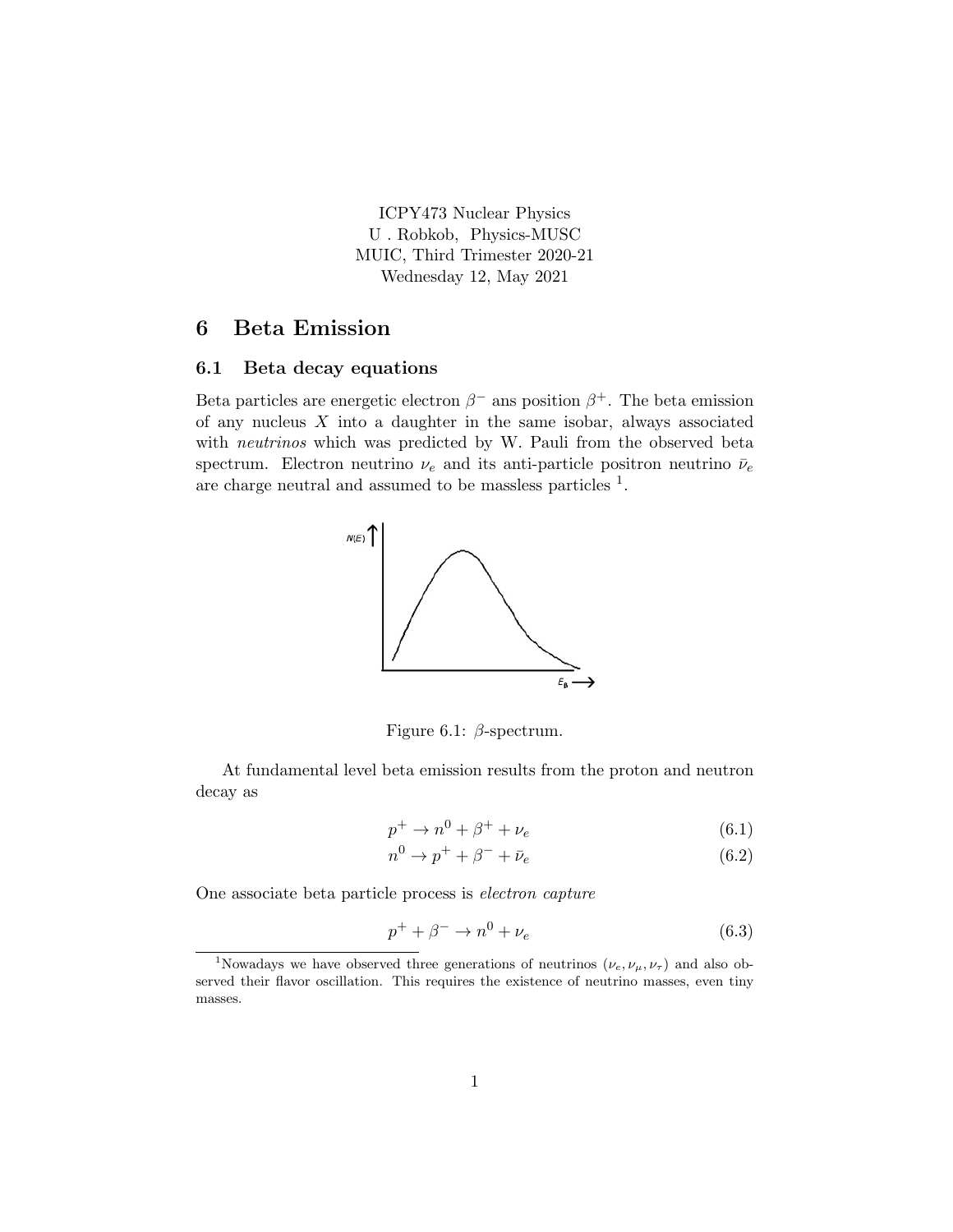Let us determine the beta emission and electron capture equations of any nucleus  $X$ , and their associated energy.

$$
\beta^-: \quad \ \ ^A_Z X_N \to \,^A_{Z+1} Y_{N-1} + \beta^- + \bar{\nu}_e + Q \tag{6.4}
$$

$$
Q = (M_X - M_Y)c^2
$$
\n
$$
(6.5)
$$

$$
\beta^{+}: \quad \ \ \frac{A}{Z}X_{N} \to \frac{A}{Z_{1}}Y_{N+1} + \beta^{+} + \nu_{e} + Q \tag{6.6}
$$

$$
Q = (M_X - M_Y - 2m_e)c^2
$$
 (6.7)

$$
e - capture: \quad \, _{Z}^{A}X_{N} + \beta^{-} \rightarrow \, _{Z-1}^{A}Y_{N+1} + \nu_{2} + Q \tag{6.8}
$$

$$
Q = (M_X - M_Y - 2m_e)c^2
$$
 (6.9)

For example

$$
^{214}_{83}Bi \rightarrow ^{214}_{84}Po + \beta^- + \bar{\nu}_e + 3.26MeV
$$

From Weiszacker binding energy formula, we can have parabolic curve(s) of isobaric nuclei of the beta emission chain. We can observe the double beta decay only from the A-even nuclei.



Figure 6.2: A-odd and A-even isobaric beta emission chains.

### 6.2 Fermi theory of beta emission

We can determine the beta emission, using quantum description, as a transition of proton state into (neutron + beta+ neutrino) state from some interaction with strength g:

$$
|\psi_p\rangle_i \to |\psi_n \psi_\beta \psi_\nu\rangle_f
$$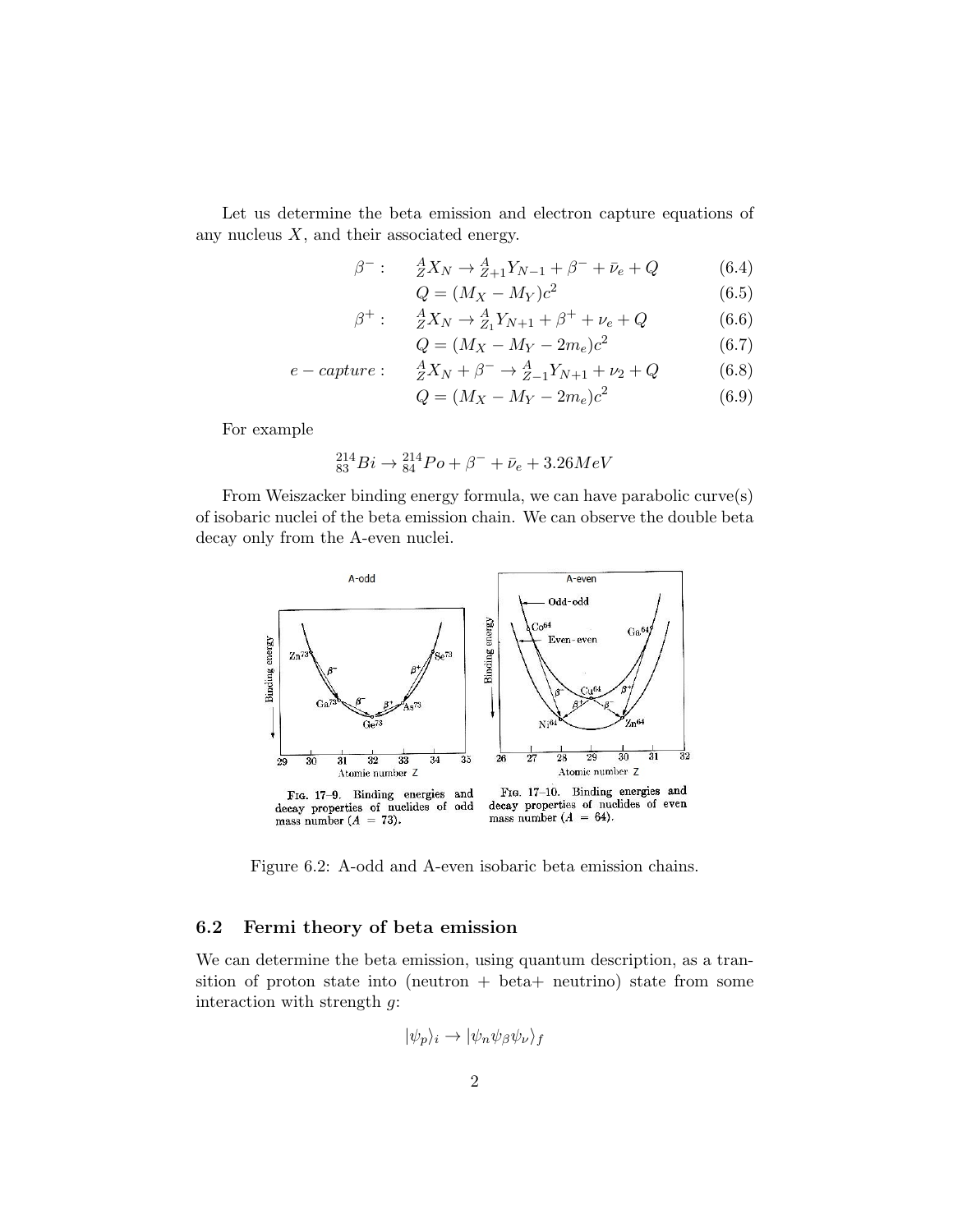From Fermi's golden rule we can calculate the transition rate to be

$$
W_{fi} \equiv d\lambda = \frac{2\pi}{\hbar} g^2 |V_{fi}|^2 \frac{dn}{dE_0}
$$
\n(6.10)

Since

$$
\langle r|\psi_a\rangle = \frac{1}{\sqrt{V}} e^{ip_a \cdot r/\hbar}, \quad a = p, n, \beta, \nu \tag{6.11}
$$

At  $r = 0$  we have

$$
d\lambda = \frac{2\pi}{\hbar} \frac{g^2}{V^2} |M_{fi}|^2 \frac{dn}{dE_0}
$$
 (6.12)

In order to evaluate  $dn/dE_e$  we use that fact from Bohr-Sommerfeld quantization rule

$$
dN_a = \frac{Vd^3p_a}{h^3} = \frac{4\pi^2 V p_a^2 dp_a}{h^3}, \quad a = e, \nu \tag{6.13}
$$

$$
dn = dN_e dN_\nu = \frac{16\pi^2 V^2}{h^6} p_e^2 p_\nu^2 dp_e dp_\nu \tag{6.14}
$$

$$
p_{\nu}c = E_{\nu} = E_0 - E_e \to cdp_{\nu} = dE_0 (E_e - constant)
$$
 (6.15)

$$
\rightarrow dn = \frac{16\pi^2 V^2}{h^6 c^3} (E_0 - E_e)^2 p_e^2 dp_e dE_0 \tag{6.16}
$$

$$
\rightarrow \frac{dn}{dE_0} = \frac{16\pi^2 V^2}{h^6 c^3} (E_0 - E_e)^2 p_e^2 dp_e \tag{6.17}
$$

$$
\to d\lambda(p_e) = \frac{1}{2\pi^3 \hbar^7 c^3} g^2 |V_{fi}|^2 (E_0 - E_e)^2 p_e^2 dp_e \tag{6.18}
$$

See figure  $(6.3)$ .



Figure 6.3:  $\beta$ -spectrum.

For correction we add a factor of Fermi function  $F(Z, E_e)$ , see figure  $(6.4)$ , we have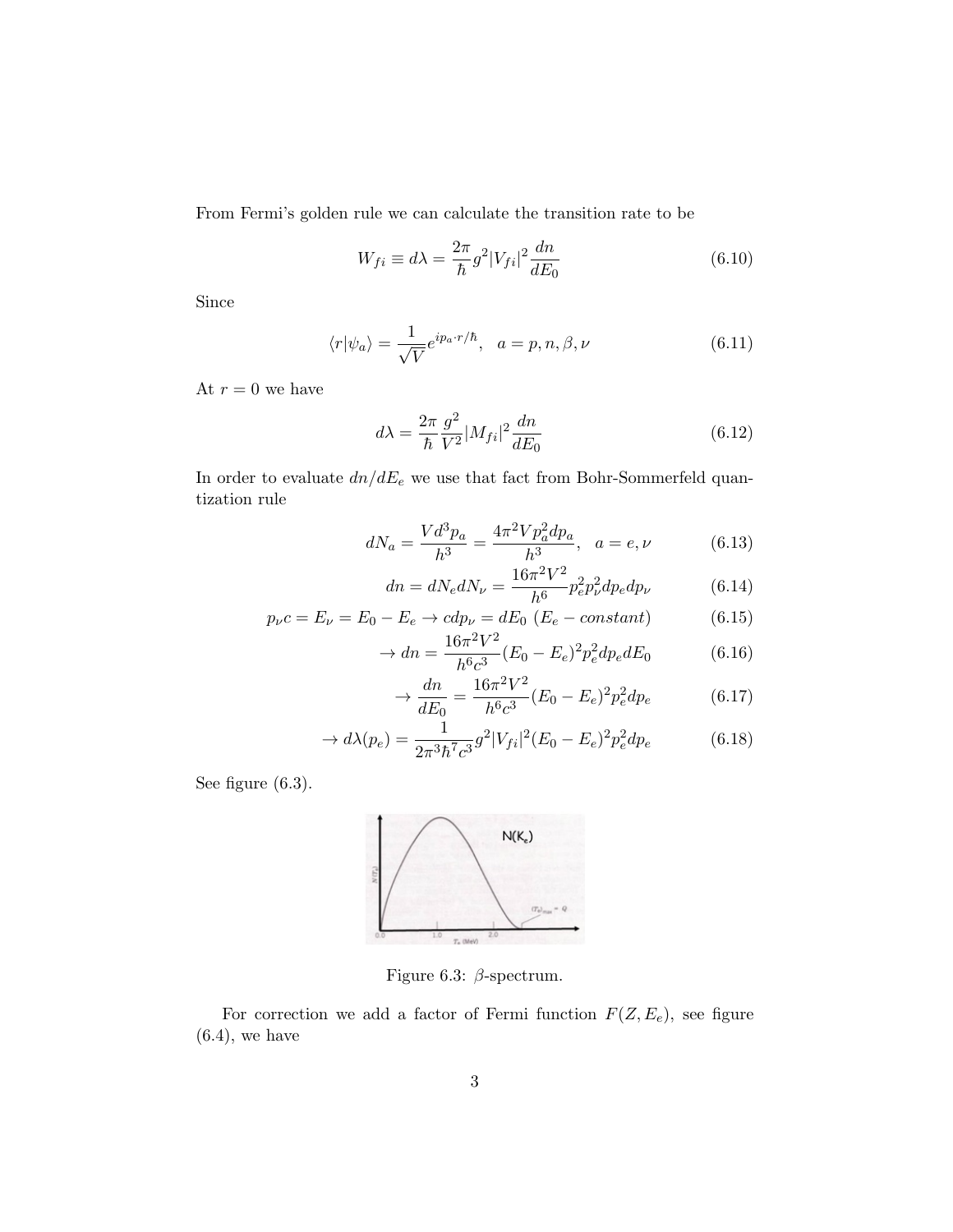

FIG. 3: The Fermi function  $F(k^*, Z, R)$  for beta-decay to a final nucleus of charge  $Z = 83$  as a function of the electron (decreasing curves) or positron momentum  $k^*$  and the nucleus radius  $R = 2, 4, 8$  fm (in decreasing

Figure 6.4: Beta decay Fermi function.



Figure 6.5: Fermi beta spectrum.

$$
d\lambda(p_e) = \frac{1}{2\pi^3 \hbar^7 c^3} g^2 |V_{fi}|^2 F(Z, E_e) (E_0 - E_e)^2 p_e^2 dp_e
$$
 (6.19)

From this expression (6.19), we can have Kurie plot

$$
\left\{\frac{\lambda)p_e}{p_e^2F(Z,E_e)}\right\}^{1/2} \propto (E_0 - E_e)
$$

which yield a straight line, see figure (6.6).

# 6.3 Neutrino mass

From (6.19), we can determine the effect of neutrino mass by including with a factor of neutrino mass as

$$
d\lambda(p_e) = \frac{1}{2\pi^3 \hbar^7 c^3} g^2 |V_{fi}|^2 F(Z, E_e) (E_0 - E_e)^2 p_e^2 \sqrt{1 - \frac{m_\nu^2 c^4}{(E_0 - E_e)^2}} dp_e (6.20)
$$

Beta spectrum with neutrino mass appear in figure (6.7).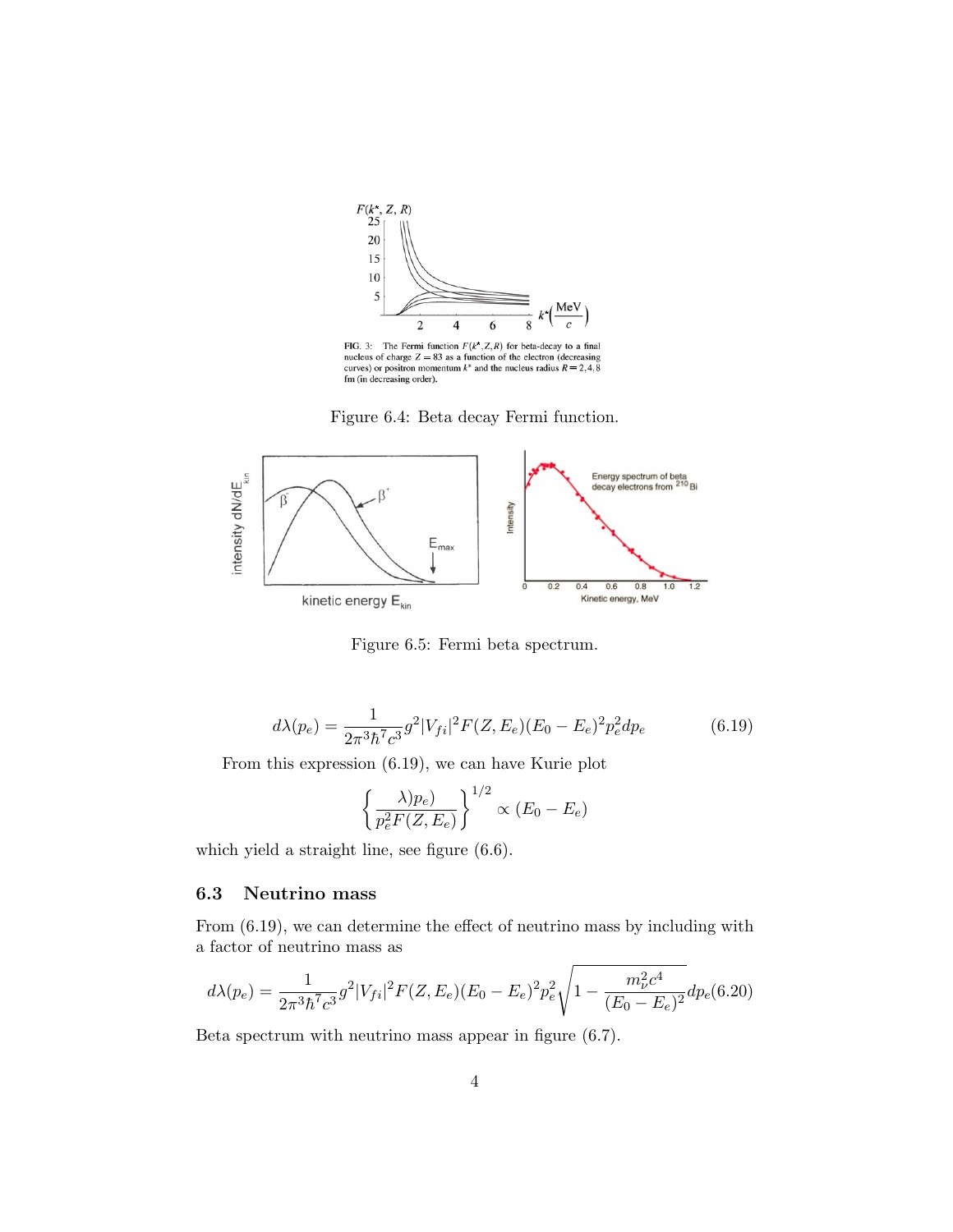



Figure 6.7: Effect of neutrino mass.

# 6.4 Beta decay classification

From (6.19), let us evaluate the total decay rate as

$$
\lambda = \frac{1}{2\pi^3 \hbar^7 c^3} g^2 |V_{fi}|^2 \int_0^{p_{max}} F(Z, E_e) (E_0 - E_e)^2 p_e^2 dp_e
$$
  
= 
$$
\frac{1}{2\pi^3 \hbar^7} g^2 |V_{fi}|^2 m_e^5 c^4 f(Z, E_0)
$$
(6.21)

where  $f(Z, E_0)$  is known as *Fermi integral*. Now we can define a *comparative* half-life time of the beta decay as

$$
ft_{1/2} = \ln 2 \frac{2\pi^3 \hbar^7}{g^2 |V_{fi}|^2 m_e^5 c^4} \propto \frac{1}{g^2 |M|^2}
$$
(6.22)

This can be used to classify the beta transition as in the following table.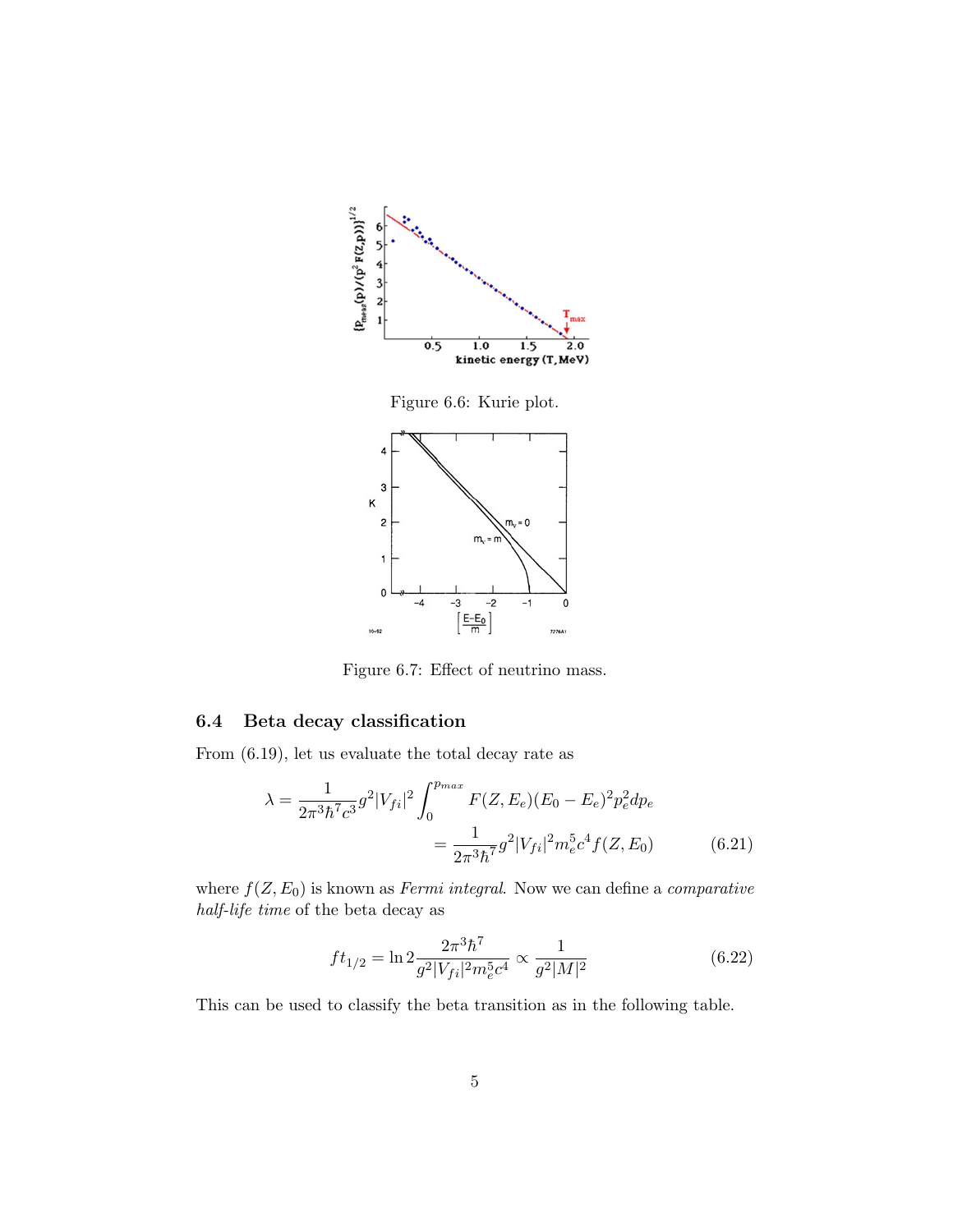TABLE 8.2 Classifications of β-Decay Transitions

| <b>Transition Type</b> | $\log ft$   | $L_{\rm B}$ | Δπ  | Fermi Al | Gamow-Teller A/ |
|------------------------|-------------|-------------|-----|----------|-----------------|
| Superallowed           | $2.9 - 3.7$ | 0           | No  |          |                 |
| Allowed                | $4.4 - 6.0$ | 0           | No  |          | 0, 1            |
| First forbidden        | $6 - 10$    |             | Yes | 0, 1     | 0, 1, 2         |
| Second forbidden       | $10 - 13$   |             | No  | 1, 2     | 1, 2, 3         |
| Third forbidden        | >15         |             | Yes | 2, 3     | 2, 3, 4         |

Figure 6.8: Classified beta transition.

#### 6.5 Beta decay modes

Under beta decay, the electron spin and neutrino spin can be parallel or antiparallel, these are called Gamow-Teller and Fermi decay modes, respectively. In heavy nuclei, Gamow-Teller decay mode is dominated. In mirror nuclei, Fermi decay mode is only the possible decay.

## 6.6 Double beta decays

The idea of double beta decay was first proposed by Maria Goeppert-Mayer in 1935. In 1937, Ettore Majorana demonstrated that all results of beta decay theory remain unchanged if the neutrino were its own antiparticle, now known as a Majorana particle.

Double beta decay observations



Figure 6.9: Possible double decay observations.

The observed  $2\beta 2\nu$  isotopes